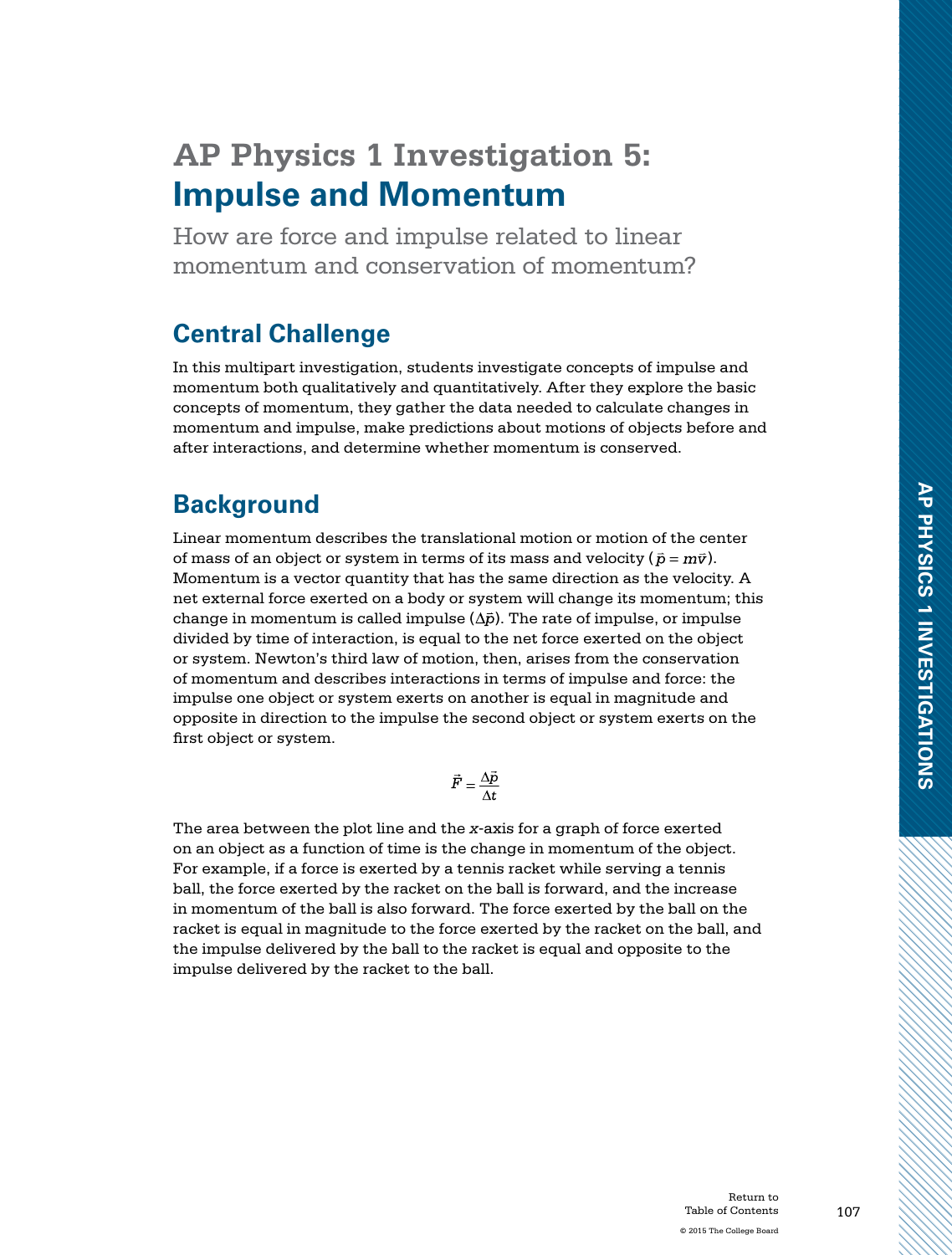In Graph 1 below, the area between the graph line and the time axis (a triangular shape here) represents the change in momentum  $(\Delta \bar{p})$  of the object on which the force is exerted. If this area is divided by the mass (*m*) of the object, the change in velocity  $(\Delta \vec{v})$  of the object can be determined.



#### **Graph 1**

Linear momentum is always conserved. This means that if no net external force is exerted on the system, the linear momentum of the system cannot change. So, total linear momentum of objects within a system prior to an interaction of those objects is equal to the total linear momentum of the objects after the interaction when there is no external force acting on the system during the interaction. For example, if two carts on a level, frictionless track collide, the total momentum of both carts prior to the collision  $(m_{10}\vec{v}_{10} + m_{20}\vec{v}_{20})$  is equal to the total momentum of both carts after the collision  $(m_{1f}\vec{v}_{1f} + m_{2f}\vec{v}_{2f})$ . In isolated collisions, momentum is constant and if the collision is elastic, kinetic energy is also restored, so that the final is equal to the initial for momentum and kinetic energy.

### **Real-World Application**

Sports provide a lot of real-world applications regarding momentum and impulse. In boxing or karate you can talk about the differences between a quick jab, which produces a large change in momentum over a short time and so a large force, or a follow-through punch, which may deliver the same change in momentum, but over a longer time so a smaller force. In baseball, you can talk about how the bat changes the momentum of the ball.

Seatbelts and airbags are designed to increase the amount of time it takes a body to stop, thus decreasing the amount of force exerted on a body by the car, since the impulse exerted on a body is always equal to its change in momentum. Similarly, crumple zones in cars are also designed to increase the amount of time over which a collision occurs, thus reducing the amount of force being exerted on objects as they come into contact during the collision.

### **Inquiry Overview**

In this lab students first pursue a qualitative examination of interactions between objects, making predictions and observations about the motions of objects before and after interactions in response to these three questions:

 $\blacktriangleright$  How do forces exerted on an object by another object change the linear momentum of the object?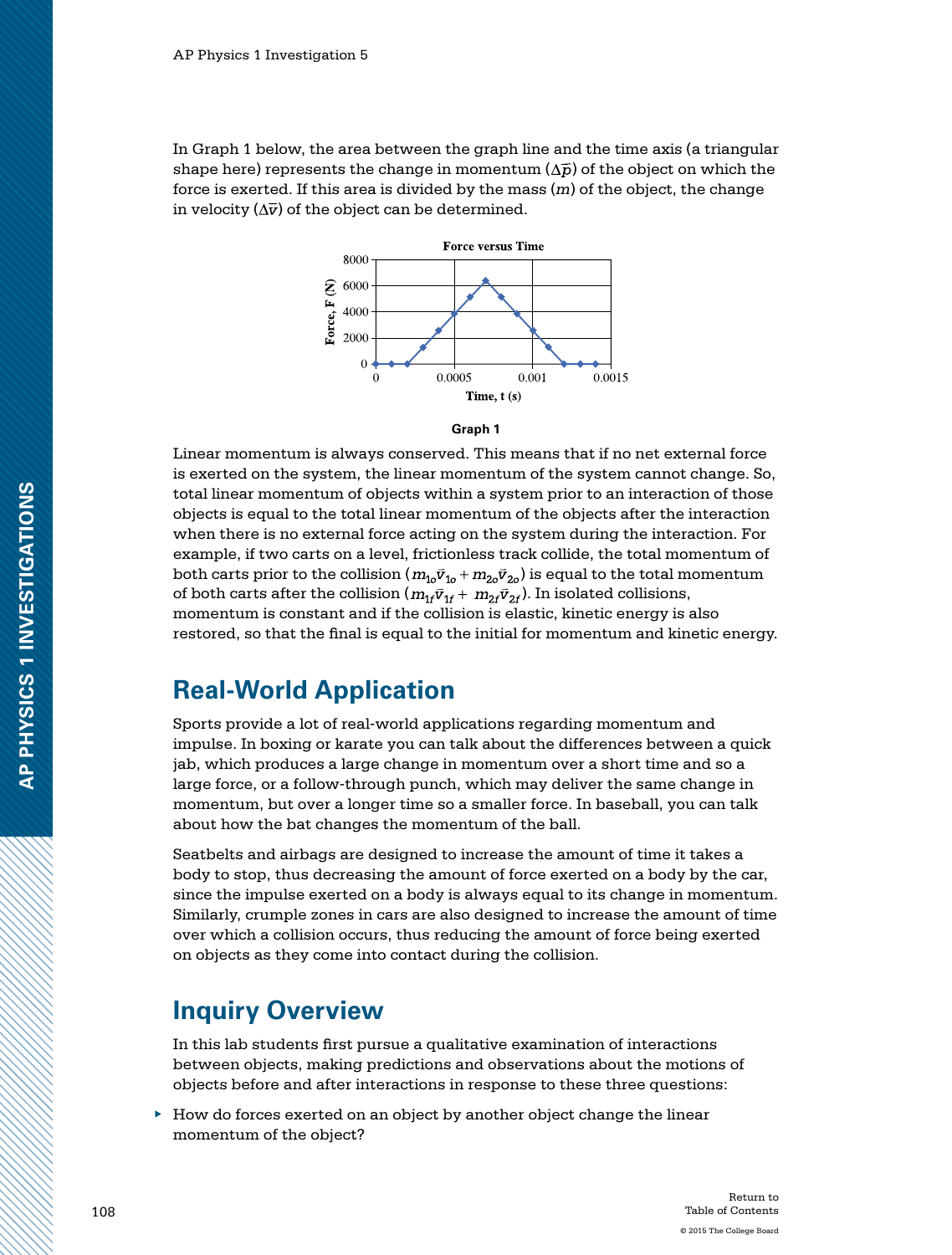- ▶ What is impulse?
- ▶ How are force and impulse related to conservation of linear momentum?

Depending on equipment selected (or available), students design their investigations to include collisions of two moving carts of equal and of unequal mass — both elastically and inelastically. If possible, they include an "explosion" where two carts connected by a spring and at rest are released so that the carts move apart. They use the terminology that includes linear momentum, force, impulse, and conservation of momentum to write their observations. They then share those observations with the larger group, refining their descriptions in readiness for the quantitative part of the lab.

The quantitative portion of the lab is guided inquiry, where the teacher provides the recommended equipment and sets some parameters, such as providing the purpose and setting the requirement that the analysis should include at least one graph. Students then meet in small working groups to decide how to gather and record data for the same situations they have observed qualitatively. Students decide how to make the necessary measurements of the speeds of the carts, set experimental controls, and process the data in order to answer the central question: How are force and impulse related to linear momentum and conservation of linear momentum?

# **Connections to the AP Physics 1 Curriculum Framework**

**Big Idea 5** Changes that occur as a result of interactions are constrained by conservation laws.

| <b>Enduring Understanding</b>                               | <b>Learning Objectives</b>                                                                                                                                                                                                                                                                                                                   |
|-------------------------------------------------------------|----------------------------------------------------------------------------------------------------------------------------------------------------------------------------------------------------------------------------------------------------------------------------------------------------------------------------------------------|
| <b>5.D</b> The linear momentum<br>of a system is conserved. | <b>5.D.1.1</b> The student is able to make qualitative predictions<br>about natural phenomena based on conservation of<br>linear momentum and restoration of kinetic energy<br>in elastic collisions. (Science Practices 6.4 and 7.2)                                                                                                        |
|                                                             | <b>5.D.1.6</b> The student is able to make predictions of the<br>dynamical properties of a system undergoing a collision<br>by application of the principle of linear momentum<br>conservation and the principle of the conservation<br>of energy in situations in which an elastic collision<br>may also be assumed. (Science Practice 6.4) |
|                                                             | <b>5.D.2.1</b> The student is able to qualitatively predict,<br>in terms of linear momentum and kinetic energy,<br>how the outcome of a collision between two objects<br>changes depending on whether the collision is<br>elastic or inelastic. (Science Practices 6.4 and 7.2)                                                              |
|                                                             | <b>5.D.2.4</b> The student is able to analyze data that<br>verify conservation of momentum in collisions<br>with and without an external friction force.<br>(Science Practices 4.1, 4.2, 4.4, 5.1, and 5.3)                                                                                                                                  |

[**note:** In addition to those listed in the learning objectives above, Science Practice 4.3 is also addressed in this investigation.]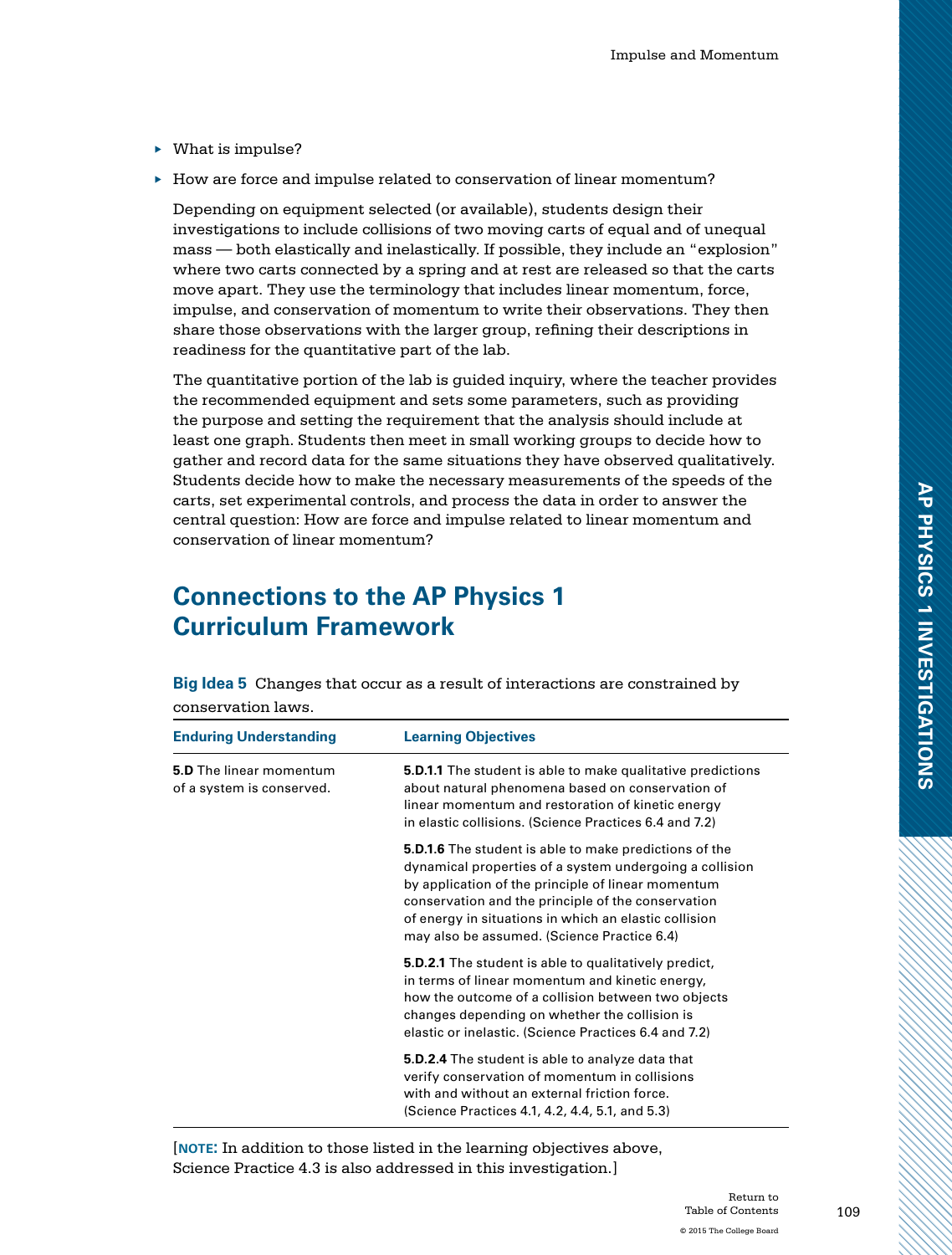# **Skills and Practices Taught/Emphasized in This Investigation**

| <b>Science Practices</b>                                                                                                     | <b>Activity</b>                                                                                                                                                                                                                                                                                                                                                                                                                                                                                                                                       |
|------------------------------------------------------------------------------------------------------------------------------|-------------------------------------------------------------------------------------------------------------------------------------------------------------------------------------------------------------------------------------------------------------------------------------------------------------------------------------------------------------------------------------------------------------------------------------------------------------------------------------------------------------------------------------------------------|
| 4.1 The student can<br>justify the selection of<br>the kind of data needed<br>to answer a particular<br>scientific question. | Students meet in advance of the experiment to determine<br>the data they need to collect in order to calculate change in<br>momentum and impulse. They also decide what data they<br>need to determine whether linear momentum is conserved.<br>They may decide, for example, to collide carts moving<br>on a track, measuring cart velocities before and after the<br>collision and measuring the carts' masses to determine<br>change in momentum in order to determine impulse.                                                                    |
| 4.2 The student can <i>design</i><br>a plan for collecting data<br>to answer a particular<br>scientific question.            | Students make decisions in their small working groups about<br>how to conduct the experiment to gather the necessary data<br>to answer the question. They decide how many trials are<br>appropriate and the method(s) they will use to gather data.<br>For example, students may decide to use motion sensors<br>at each end of the track to record and plot velocities.                                                                                                                                                                              |
| 4.3 The student can collect<br>data to answer a particular<br>scientific question.                                           | Students collect the data they have determined they need,<br>using the collection method(s) available to them. If motion<br>sensors are available, students may decide to use them to plot<br>velocities. If a camera and computer analysis tools are available,<br>they may use this method to find velocities and changes in<br>velocity. In the absence of these tools, students may need to use<br>distance-time measurements to directly calculate velocities.                                                                                   |
| 4.4 The student can<br>evaluate sources of data<br>to answer a particular<br>scientific question                             | From the results of their experiment, students may compare<br>momenta before and after a collision, with the goal of<br>demonstrating that linear momentum is conserved. If the<br>results are different, students examine sources of uncertainty<br>in the experiment. For example, if momentum seems to<br>have been lost or gained due to the collision, students may<br>consider how carefully they derived values from motion<br>sensor graphs or may re-evaluate whether friction played<br>a role in exerting an external force on the system. |
| 5.1 The student can<br>analyze data to identify<br>patterns or relationships.                                                | In the quantitative portion of this lab, students answer the<br>experimental questions by calculating impulse, force, changes<br>in momentum, and whether momentum is constant for the<br>system. They also determine what data can be used to create a<br>plot that reveals meaningful results. If they have used motion<br>sensors or video analysis, they have to use the velocity–time<br>plots to determine changes in momentum and to assign correct<br>signs to the quantities measured, based on direction of motion.                         |
| 5.3 The student can<br>evaluate the evidence<br>provided by data sets in<br>relation to a particular<br>scientific question. | After calculating and graphing data, students compare<br>results to predictions to determine whether the data<br>produced reasonable results. For example, in making<br>calculations related to conservation of momentum, students<br>need to decide whether differences between original<br>and final momentum are within reasonable limits and<br>uncertainties to conclude that momentum is constant.                                                                                                                                              |

a dhe a cheall ann an cheallach an cheallach ann an cheallach ann an cheallach ann an cheallach ann an cheallach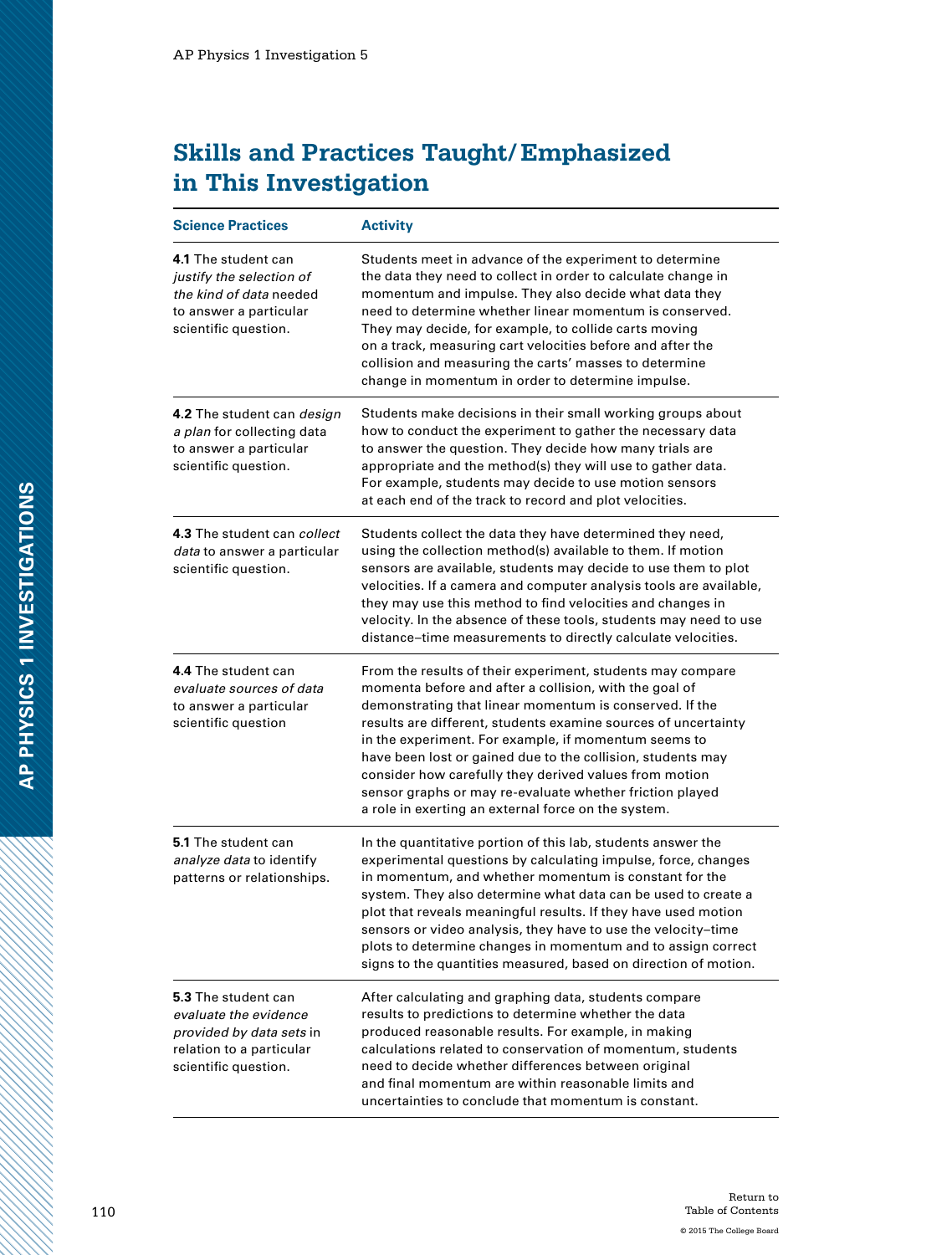| 6.4 The student can make                                                                                                                                            | From the qualitative portion of the lab, students gather                                                                                                                                                                                                                                                                                                                                                                                                              |
|---------------------------------------------------------------------------------------------------------------------------------------------------------------------|-----------------------------------------------------------------------------------------------------------------------------------------------------------------------------------------------------------------------------------------------------------------------------------------------------------------------------------------------------------------------------------------------------------------------------------------------------------------------|
| claims and predictions                                                                                                                                              | observations and are introduced to terminology that                                                                                                                                                                                                                                                                                                                                                                                                                   |
| about natural phenomena                                                                                                                                             | they will use to make predictions about results from the                                                                                                                                                                                                                                                                                                                                                                                                              |
| based on scientific                                                                                                                                                 | quantitative portion. They then evaluate their predictions,                                                                                                                                                                                                                                                                                                                                                                                                           |
| theories and models.                                                                                                                                                | comparing the qualitative data to their predictions.                                                                                                                                                                                                                                                                                                                                                                                                                  |
| 7.2 The student can connect<br>concepts in and across<br>domain(s) to generalize or<br>extrapolate in and/or across<br>enduring understandings<br>and/or big ideas. | In the final analysis, students should extrapolate their findings<br>to other experiments that might be performed to gather further<br>data. As a required part of each analysis they also discuss<br>practical applications of the lab. For example, students might<br>decide to discuss how the collision of carts on a track reveals<br>information about how cars collide on a road, particles collide<br>in a cloud chamber, or meteorites collide with planets. |

[**note:** Students should be keeping artifacts (lab notebook, portfolio, etc.) that may be used as evidence when trying to get lab credit at some institutions.]

### **Equipment and Materials**

*Per lab group (three to five students):*

- ▶ Two spring-loaded carts
- ▶ Track
- ▶ Bubble level
- $\blacktriangleright$  Known calibrated masses (three to four per station, in the range of 200–500 g) and at least two objects with unknown mass (also in the range of 200–500 g)
- ▶ Calculator
- ▶ Meterstick
- ▶ Stopwatch
- ▶ Computer with Internet access
- ▶ (Optional) Video camera and analysis software
- ▶ (Optional) Force sensor
- ▶ (Optional) Motion sensor with calculator or computer interface

Most schools have access to spring-loaded carts, but a simple substitution can be contrived using any two similar objects with wheels on a track or level surface. The wheeled carts can be launched by constructing a rubber band launcher (similar to a sling shot) at each end of the track area. By pulling each cart back and releasing, the carts will move toward each other and collide. Moving carts on an air track will also work for this experiment.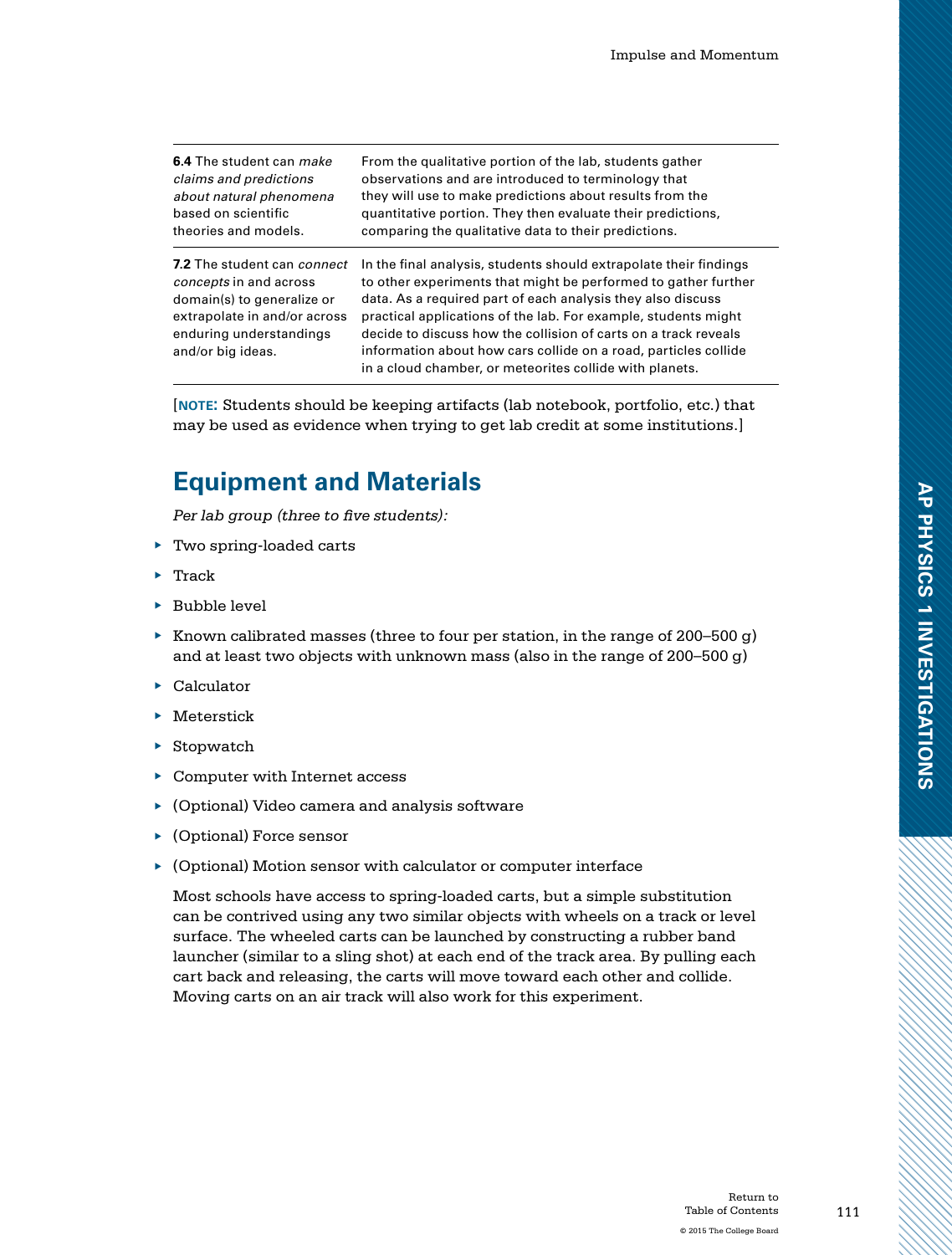### **Timing and Length of Investigation**

▶ **Teacher Preparation/Set-up:** 15 minutes

Setting up the equipment for Parts I–III should take about 15 minutes.

▶ **Student Investigation:** 70 minutes

Prelab should take under 5 minutes if you choose to talk about each section of the lab individually. You can have students work on the entire lab and turn it in when completed, at which time it will take about 10 minutes to go over the lab, or you can have them all work on Part I, then stop, discuss it, and move on to Parts II and III.

Part I: 10 minutes (Qualitative Construction of Momentum)

Part II: 30 minutes (Collisions of Carts)

Part III: 20 minutes (Explosions of Carts)

▶ **Postlab Discussion:** 25 minutes

Student presentation time after Part I (the qualitative section) should take about 25 minutes. If you have eight groups, each group should have about 2–5 minutes to present their findings. After Parts II and III, the postlab presentation of results might take about the same: 2–5 minutes per group. It will most likely be necessary to split the lab up over two or three days, at which time Part I and the postlab discussion might take one full class period, and Parts II and III could be done the next day with their presentations on the third day.

▶ **Total Time:** 85 minutes to 2 hours

[**note:** This lab could be split into two class periods, with the setup, collisions, and qualitative analysis on the first day and the explosions of carts and postlab discussion on the second day. Of course, the amount of time spent depends on how you choose to setup the prelab, quantitative report-out, and postlab discussions.]

### **Safety**

Safety is of minimal concern with this lab. Make sure students do not have the carts going excessively fast. The biggest risk may be to equipment; students should be warned not to allow carts to hit the motion sensors or the camera, or to allow carts to roll onto the floor from a raised track. The carts should NOT be considered skateboards by students trying to ride on them.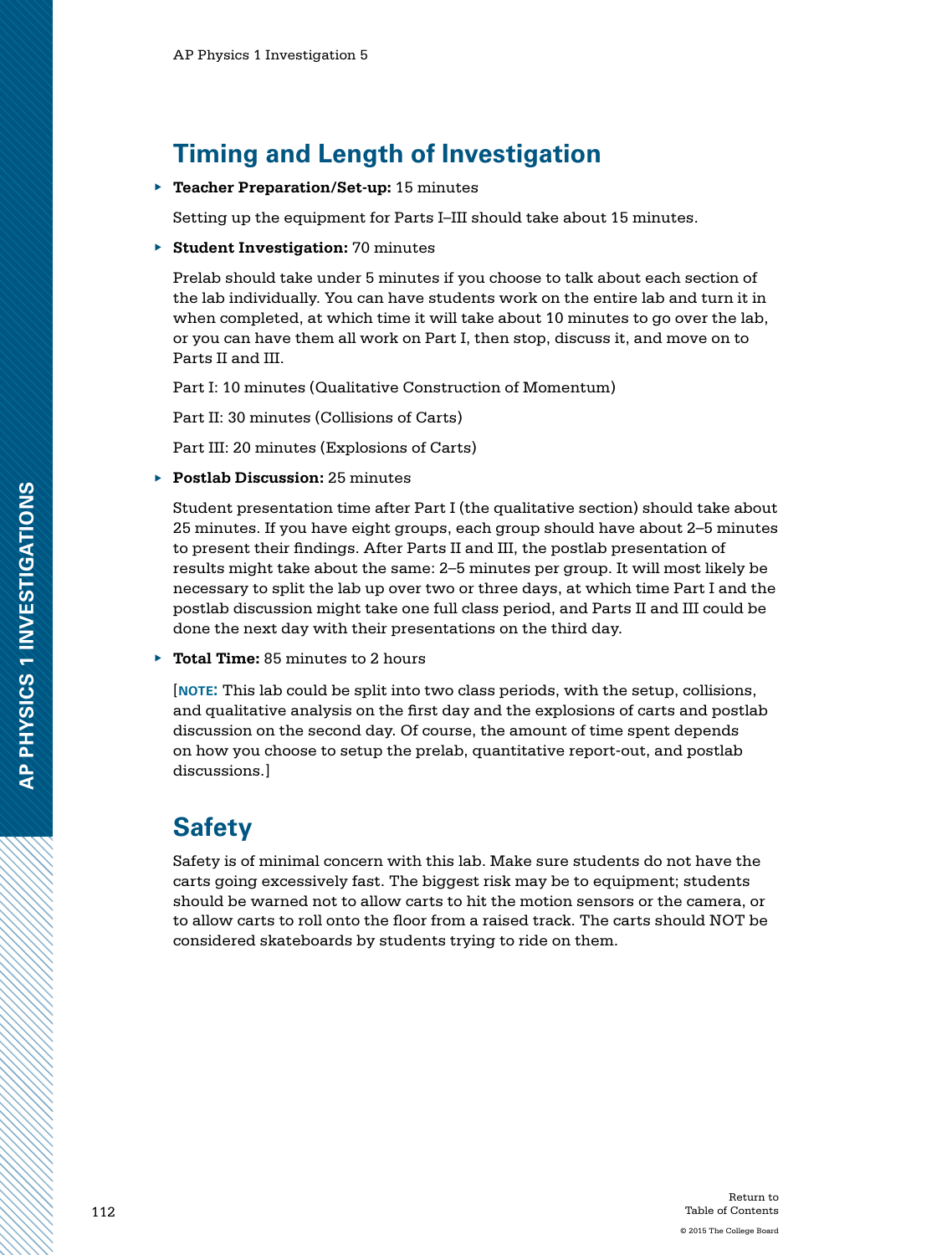# **Preparation and Prelab**

Prior to this lab, students should have an introduction to linear momentum, with definitions and equations related to linear momentum, force, impulse, and conservation of momentum so they can more effectively design investigations related to those concepts. This might include just a single day or a single lesson, with students assigned a set of related problems from the textbook prior to the lab. You may decide to use one or more of the recommended resources listed as portions of assigned work to help develop concepts. However, the lab itself should be the vehicle for clarification of these concepts, so that students are truly "investigating" the meaning of concepts.

### **The Investigation**

Students begin the lab with a qualitative investigation of the basics of momentum in Part I, where they examine the movements of carts and learn to apply the vocabulary to a description of momentum, force, and impulse. In Parts II and III, students design investigations to qualitatively gather data to examine force and impulse when carts interact — followed by measurements they then use to examine conservation of linear momentum. You should keep the pulse of how the student groups progress, depending on student proficiency. It may be necessary to convene for small-group reporting between each part in order to ensure that students understand the concepts before proceeding to the next part. This may be particularly important after Part II, which is longer and requires the application of several different concepts.

### **Part I: Qualitative Introduction (~10 minutes)**

The first part of this activity is a qualitative introduction to the concept of momentum and how objects interact when they collide.

Have students in each group use their hands to stop as quickly as possible two identical carts rolling towards them (both carts should be stopped at roughly the same time). One cart should be moving about twice as fast as the other. Then they should repeat this procedure with both carts moving at the same speed but with one having additional masses on it. To achieve these nearly identical speeds, students can push both carts simultaneously by placing each cart against a bent ruler that then acts like a spring launcher. (Commercial devices will have a rubber band or spring launcher at each end of a track.) This part can be done on one track or on parallel tracks. The students should then discuss which cart was more difficult to stop and why they think it was more difficult to stop. Ask the students to come up with a way that would enable them to demonstrate that the force needed to be exerted on the cart in order to stop it can differ depending on the means used to stop it (e.g., by using a spring and then a ball of clay to stop each cart, and then comparing the compression of the spring to the indentation made in the clay as a means of distinguishing the force necessary to stop the cart). The point is for students to get a qualitative understanding of the stopping force as a function of cart speed and cart mass.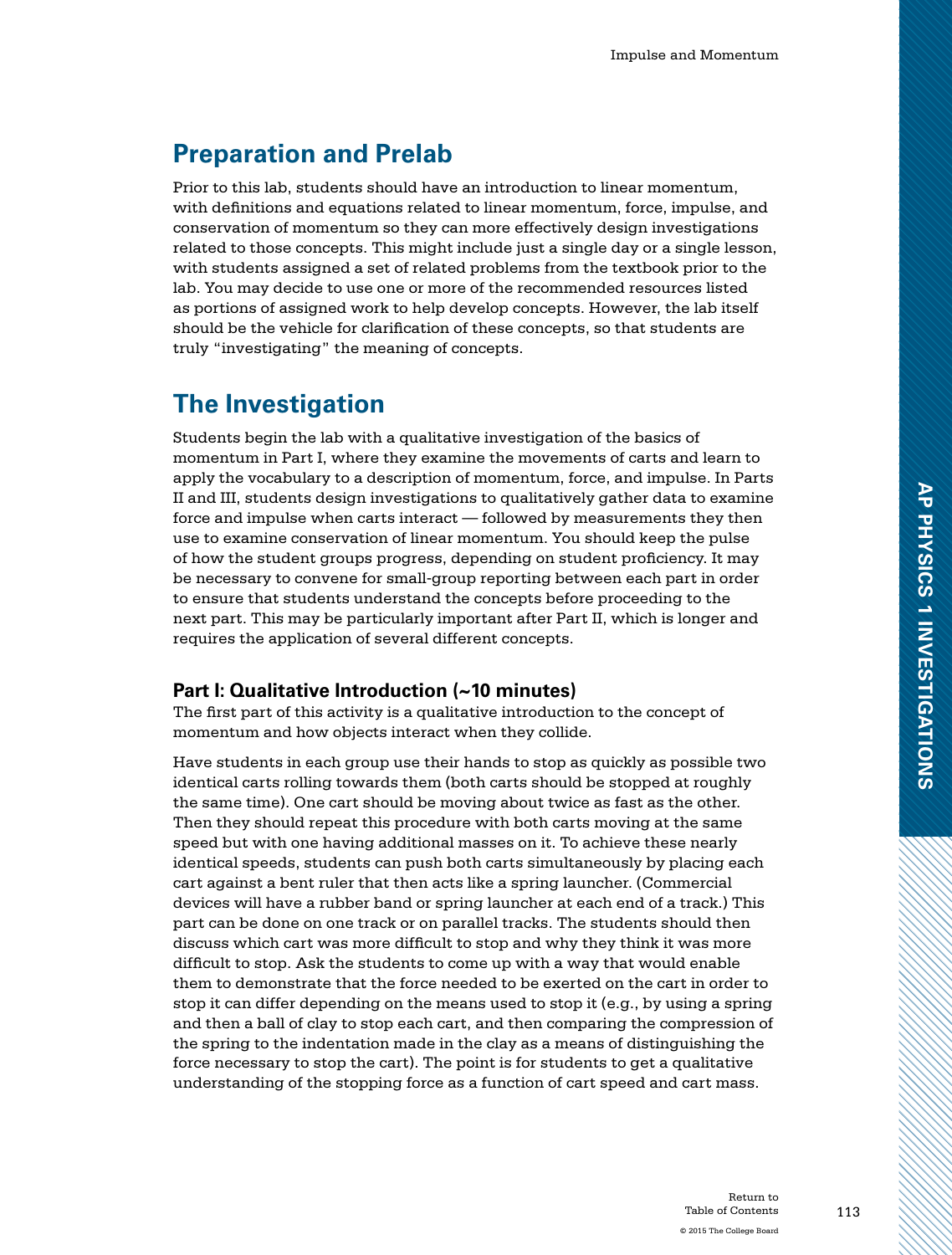The property of the carts students are describing and observing is called *momentum*. Students should also discuss the forces and impulses exerted by their hands (and by the springs or the clay) on the carts in the process of stopping them. In which case(s) does time play a role?

### **Part II: Colliding Carts (~30 minutes)**

In this activity students design an experiment in which two carts gently collide with each other in different ways.

Task the students to calculate the velocities of the carts before and after different types of collisions. They should report their methods and their uncertainty, and then calculate the momentum of the system before and after each type of collision. Students should design at least four different variations, with the collisions ranging, for example, from one with a moving cart colliding with a parked cart, to one with two carts moving towards each other, to one with two carts moving in the same direction where the faster cart collides with the slower cart. Students should record masses and velocities before and after each collision.

Acting as a facilitator, help students to understand and realize the importance of running trials numerous times. Students should ultimately run the trials multiple times to look for patterns in the data which indicate the role mass plays in each collision. Then they should look at the data and see if they can come up with a rule for each collision. For example, they could collide equal mass carts and unequal mass carts, and see if they notice a pattern. After that they can play around and see if the rule still holds when both carts are moving. The student groups should then make presentations to the larger group that include discussions of the forces the carts exert on each other as well as the impulses delivered.

### **Part III: Explosions (~20 minutes)**

In this activity, students build up to the idea of conservation of momentum via "explosions" of two objects moving away from one another. This can be done with two identical carts with a spring compressed between them. Releasing the spring will cause the carts to move apart, and students then calculate the momentum of both carts. [**note:** Students may need to be prompted with the idea that since the center of mass of the spring does not accelerate, the force exerted by the spring on one cart is equal and opposite to the force exerted by the spring on the other cart.] Prior to releasing the carts, have the students predict what they expect to happen when the carts are released. They should come up with the expectation that if the carts start at rest, the final total momentum of the two carts should be zero. Then have students extend the activity to carts of unequal mass to again show that total momentum is constant.

**AP PHYSICS 1 INVESTIGATIONS**

AP PHYSICS 1 INVESTIGATIONS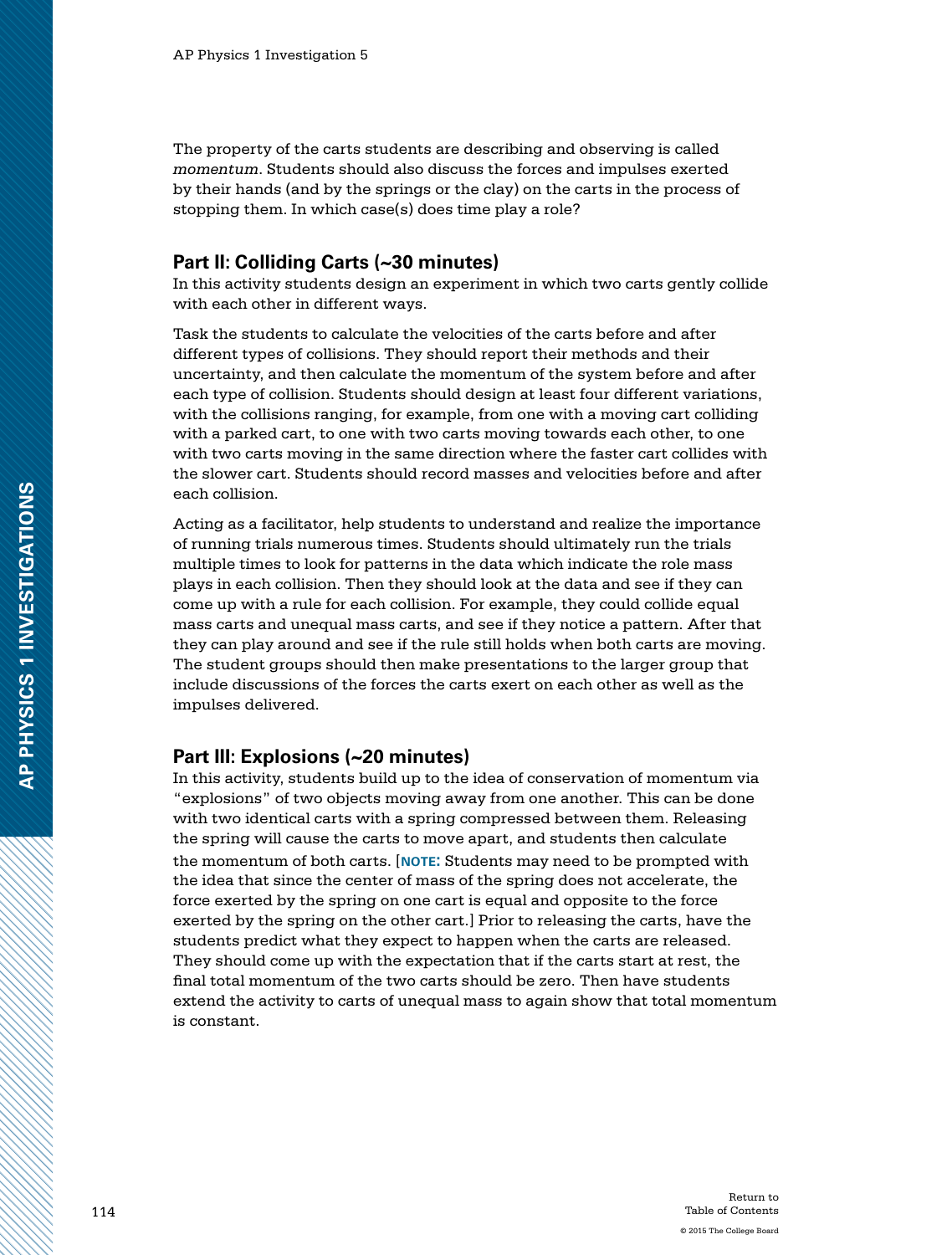Guide students to consider another way of looking at their data (i.e., using the conservation of momentum of the cart, to calculate the ratio of the two velocities during the trials where carts of unequal mass were used). For example, for one velocity to be twice the size of the other, they would need to double the mass of the other cart. Have the students write up their procedures and their experiments.

[**note:** If students calculate velocities using direct distance–time measurements, their results may not show conservation as clearly as if the velocities are determined using motion sensors or video analysis methods.]

### **Extension**

Students could follow up with an experiment where they stop a moving cart with a rubber band attached to a force sensor. That would show the force/time/ impulse relationship. The cart is attached by a string/rubber band combination to a force sensor: it moves away from the sensor, extends the rubber band, stops, and then moves backward toward the force sensor. If used in conjunction with a motion detector, a full force/time/impulse/momentum analysis can be done. Several commercial types of equipment include motion sensors and force sensors that can be used for this extension. Students could produce from this data a "Force vs. Time" graph and use the area under the graph to calculate impulse.

### **Common Student Challenges**

One of the large challenges students face with momentum is that they think momentum and inertia are the same thing. They think that larger objects will always have a larger momentum, which is not necessarily the case. In terms of conservation of momentum, students tend to place a higher value on the velocity aspect. If a small object moving quickly hits a larger object, they might expect that the larger object would move fast, because they don't realize that objects can be moving at different speeds and still have the same momentum. Students also tend to believe that conservation of momentum is only true in elastic collisions or (better but still wrong) in isolated systems. The difference between constant and conserved is often lost.

Another challenge with this topic is that students tend to think that force and impulse are synonymous. They do not realize that impulse also involves how long the force is acting on an object. Students should be required to create and/or analyze a plot of force vs. time to determine impulse (and change in momentum), either as a part of this lab or as a follow-up assignment, to reinforce this concept. If a force sensor is available, comparing the area under the curve (either by counting squares or using the computer to calculate it) of the force acting on a cart vs. time to the change in momentum of the cart is a powerful way to show that impulse on an object is the change in momentum of that object.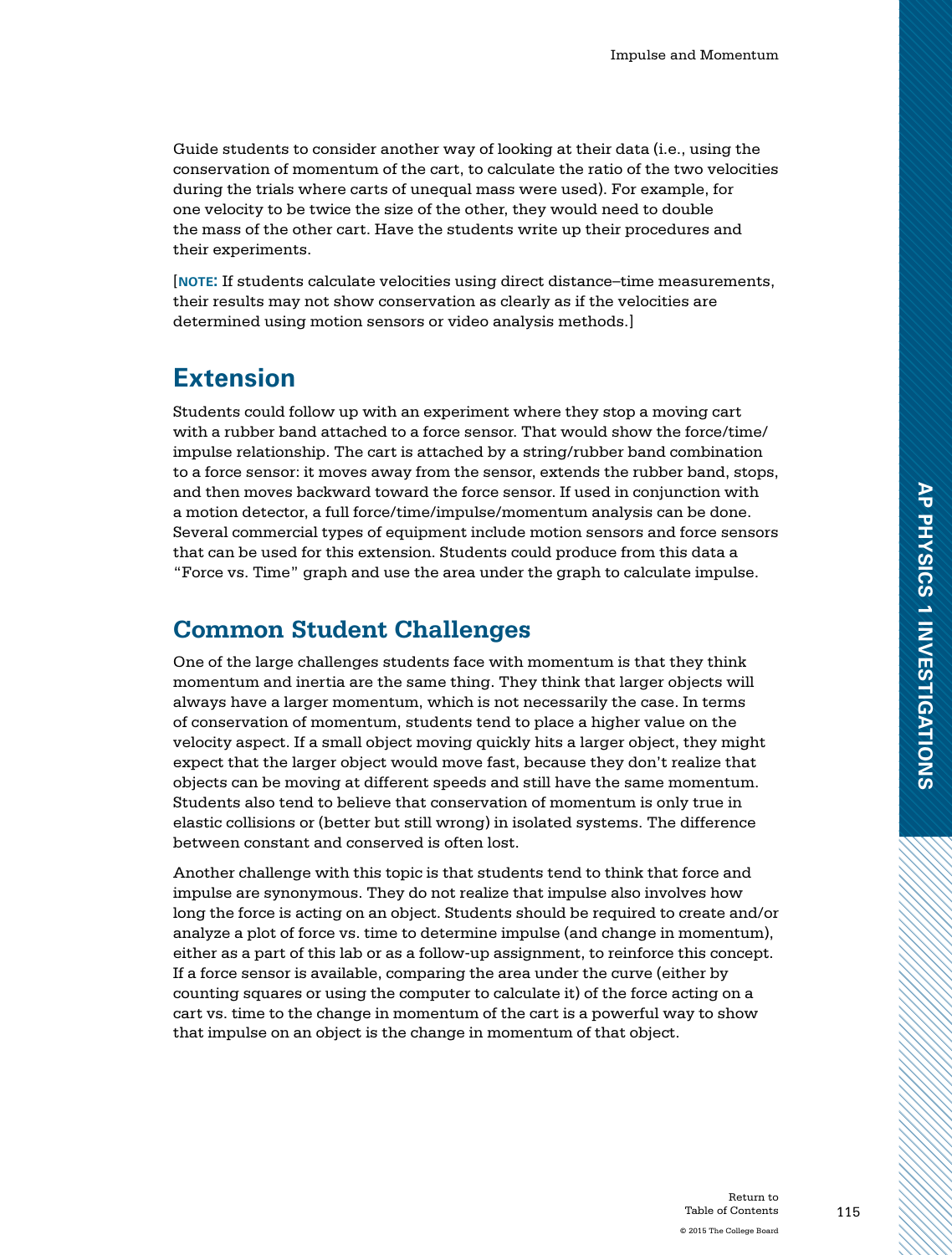Particularly important is the demonstration (along with calculations) of the vector nature of change in momentum (e.g., a ball hitting a wall and bouncing back) to emphasize that the change in direction generates a much larger change in momentum (and thus larger force) than a ball that hits the wall and stops. It is important here for the teacher to emphasize the vector property of momentum by pointing out that if the ball hits the wall horizontally moving at a velocity  $\bar{v}$ , after an elastic collision with the wall the ball bounces back with a velocity − *v*. The change in momentum of the ball is proportional to its final velocity minus initial velocity:

 $\Delta \vec{p} = m \Delta \vec{v} = m(\vec{v}_f - \vec{v}_o) = m(-\vec{v} - \vec{v}) = -2m\vec{v}$ 

On the other hand, if the ball hits the wall and stops, the change in momentum of the ball is less:

$$
\Delta \vec{p} = m\Delta \vec{v} = m(\vec{v}_f - \vec{v}_o) = m(0 - \vec{v}) = -m\vec{v}
$$

### **Analyzing Results**

#### **Part I:**

In the first part of this lab, students qualitatively explore and report (either verbally to their partners and/or in a journal) how hard they had to push on the cart — or how much force was exerted by another object, as designed by the students earlier — to make it stop. Once the two procedures in this part are done, you might want to confirm their understanding by asking if it was possible for the larger mass cart to require the same force to stop as the smaller mass cart (which was moving faster). Students should use the terms *momentum*, *force*, and *impulse* correctly in their reporting from this part in readiness for Parts II and III. If time allows, small student groups can prepare 2–3 minute presentations to the class, with you acting as facilitator, to gain feedback on improvement in procedure and correct use of terminology before proceeding to the quantitative measurements.

Questions to ask students might include:

- ▶ What quantities affect momentum?
- ▶ How is force related to change in momentum?
- ▶ When two carts collide, how do the forces they exert on each other compare?
- ▶ How is impulse related to force and to change in momentum?
- ▶ When two carts collide, how do the impulses they deliver to each other compare?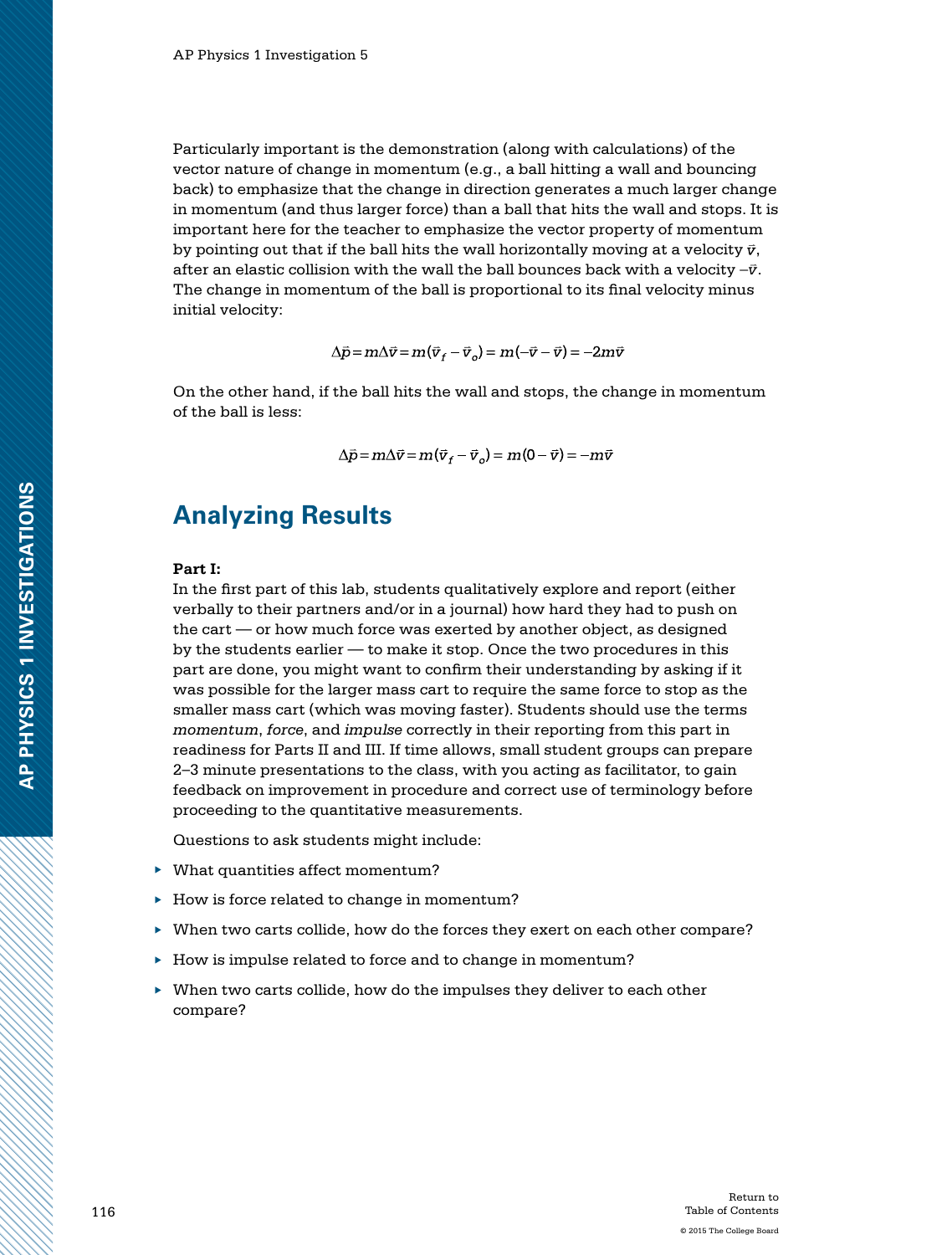#### **Part II:**

In the second part, students develop a method to calculate velocity. Ask them about uncertainty in the experiment. The largest will be a reaction-time error, such as a delay in starting and stopping the stopwatch. Have the students create a data table where they calculate the momentum of a system before and after each collision. Students should calculate the theoretical value for total momentum of both carts after each collision, based on the total momentum of the carts before the collision, and compare that calculated value to the experimental value for total momentum after collision, based on measurements after each collision.

Students should discuss possible sources of difference in the two values. If motion sensors or video analysis are used, students should also be able to determine the time of collision and from that calculate the impulses and forces the carts exert on each other.

### **Part III:**

In this part the goal is to see if the previous pattern (initial momentum equals final momentum) still holds true in a situation where there is an explosion (i.e., two carts are held stationary with a compressed spring between them). The same procedures as in Part II can be used to measure and determine total momentum after the explosion to compare to the theoretical value of zero, since that was the total momentum prior to the collision. Students will have some difficulty here, as they may lose a sense of the magnitude of the uncertainty. Additionally, poor measurement techniques for both carts may, in fact, yield an answer near to the "correct" sum of zero.

You might want to provide prompts, such as: "What conclusions can be drawn about the change in momentum of cart 1 compared to that of cart 2?" Be sure to discuss how force, time, mass, and velocity play a role in your observations.

If students have been required to create at least one meaningful graph that can be used in analysis, the graph produced might be a "Velocity vs. Time" graph for one or both of the moving carts produced to show change in sign with change in direction before and after collision. If motion sensors or data analysis equipment are used, these graphs can be selected from those produced on the computer. Students should realize and comment that the amount of uncertainty in their measurements will depend upon the measurement methods employed (e.g., students using motion sensors may have a smaller amount of uncertainty than students making direct measurements with marked distances and stopwatches).

# **Assessing Student Understanding**

After completing this investigation, students should be able to use the terms *momentum*, *force*, and *impulse* correctly to describe the motions of a system of objects before and after interactions. They should also be able to explain the meaning of conservation of linear momentum and the conditions under which momentum is constant.

Students should be able to: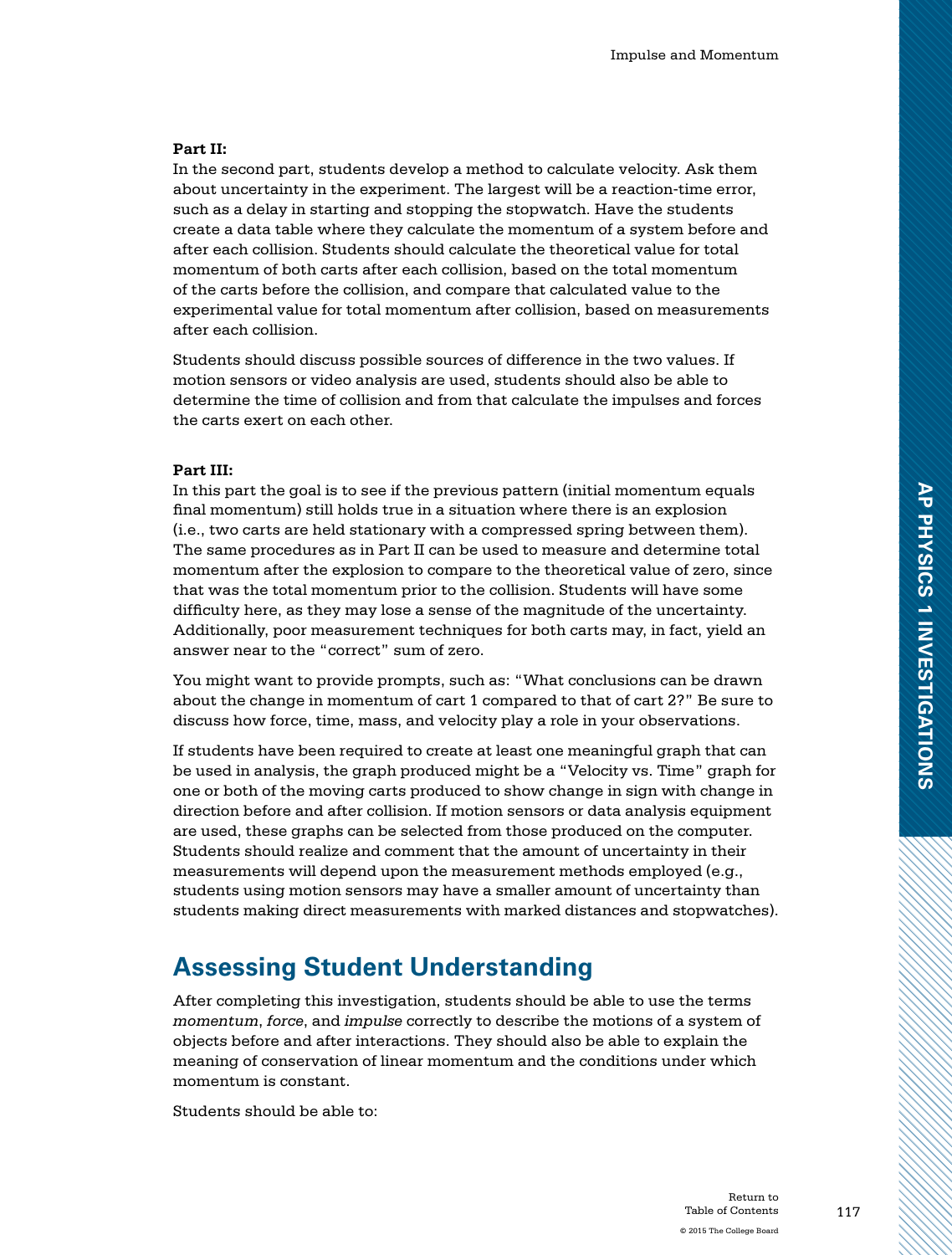- $\triangleright$  Design an experiment to show that in either an explosion (where a single object becomes multiple objects) or a collision (where multiple objects come into contact and exert forces on each other) the total momentum before the collision or explosion has to equal the total momentum afterward (providing there are no net external forces acting on the system);
- ▶ Demonstrate situations in which different forces are required to stop objects with different momenta;
- ▶ Calculate momentum and impulse (and also force if data analysis or sensors are used);
- $\blacktriangleright$  Use calculations to show that linear momentum is conserved; and
- $\blacktriangleright$  Produce a graph that can be used to show meaningful relationships related to momentum, such as force vs. time or velocity vs. time.

# **Assessing the Science Practices**

**Science Practice 4.1** The student can *justify the selection of the kind of data* needed to answer a particular scientific question.

| <b>Proficient</b>             | Uses the velocity-time data accurately to calculate<br>forces and impulses and also to calculate conservation<br>of momentum in Parts II and III of the investigation.                                                 |
|-------------------------------|------------------------------------------------------------------------------------------------------------------------------------------------------------------------------------------------------------------------|
| <b>Nearly Proficient</b>      | Uses the data to calculate cart velocities, forces, and<br>impulses but has some errors in calculations.                                                                                                               |
| On the Path to<br>Proficiency | Connects the concepts of spring potential energy, the kinetic energy,<br>and the gravitational potential energy to the big idea of conservation<br>of energy with minor errors. States where each energy is a maximum. |
|                               | Describes the sources of energy losses.                                                                                                                                                                                |
| An Attempt                    | Gathers data for cart collisions but data interpretation is not present.                                                                                                                                               |

**Science Practice 4.2** The student can *design a plan* for collecting data to answer a particular scientific question.

| <b>Proficient</b>             | Designs an experimental plan that is well communicated and<br>leads to values for cart velocities that can be used to accurately<br>calculate forces, impulses, and momentum conservation values.                      |
|-------------------------------|------------------------------------------------------------------------------------------------------------------------------------------------------------------------------------------------------------------------|
| <b>Nearly Proficient</b>      | Designs an experimental plan to collect data for cart velocities before<br>and after interactions that might prove effective; however, the plan<br>is not clearly communicated or has a flaw that will produce errors. |
| On the Path to<br>Proficiency | Designs an experimental plan to determine cart velocities but makes<br>multiple errors in the plan that will lead to erroneous values.                                                                                 |
| <b>An Attempt</b>             | Designs an experimental plan to determine cart velocities, but the<br>design will not prove effective in answering the experimental questions.                                                                         |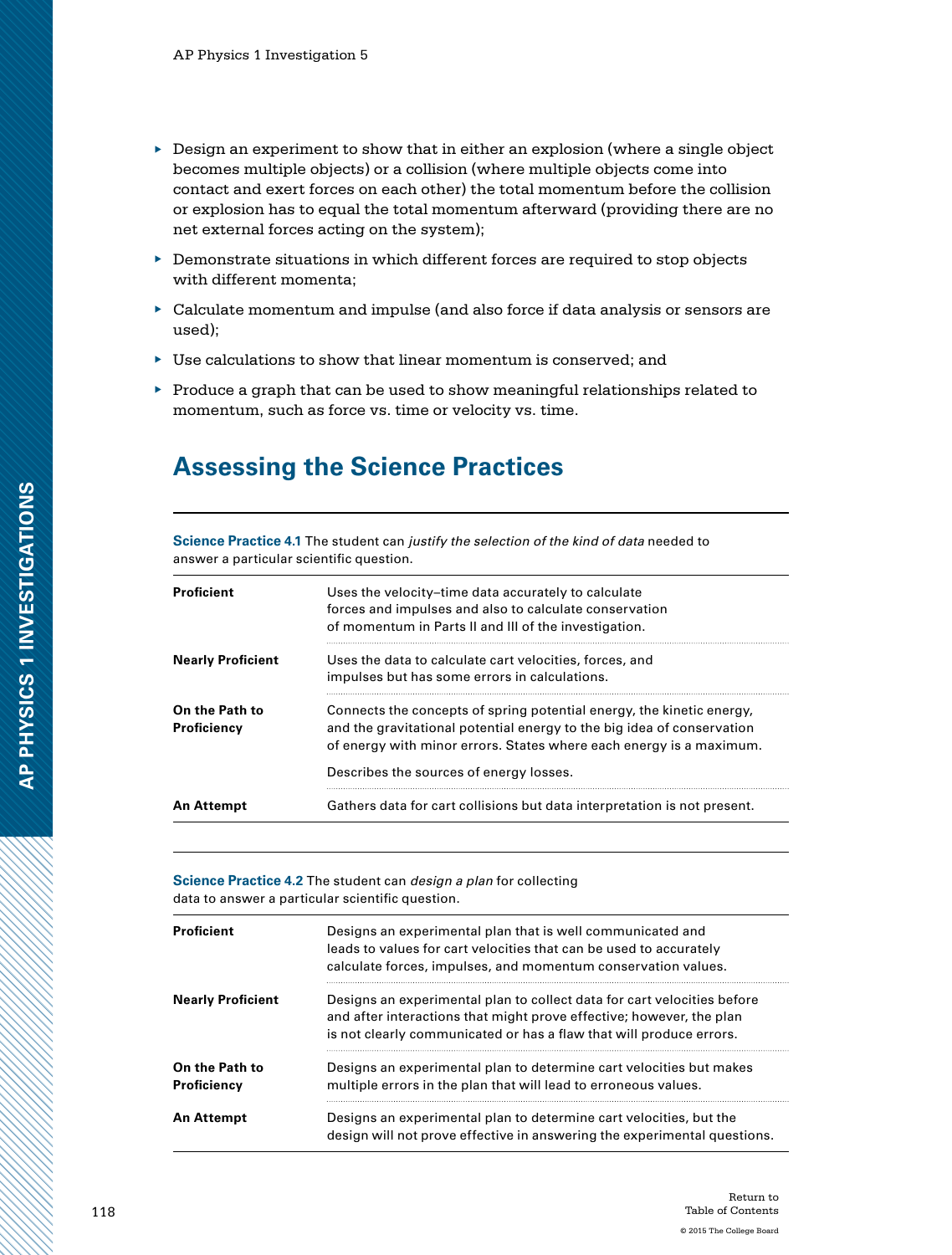| Science Practice 4.3 The student can <i>collect data</i> to answer a particular scientific question. |  |  |  |  |  |
|------------------------------------------------------------------------------------------------------|--|--|--|--|--|
|------------------------------------------------------------------------------------------------------|--|--|--|--|--|

| <b>Proficient</b>             | Collects data in such a way to as to minimize uncertainty; the data<br>collected is adequate to make all calculations for cart velocities,<br>forces, and momentum before and after interactions. |
|-------------------------------|---------------------------------------------------------------------------------------------------------------------------------------------------------------------------------------------------|
| <b>Nearly Proficient</b>      | Collects data that can be used to determine cart velocities,<br>but does not follow through with additional data necessary to<br>complete all calculations for force, impulse, and momentum.      |
| On the Path to<br>Proficiency | Collects data but collection methods are such that uncertainty<br>is so large that calculated values will not be meaningful.                                                                      |
| An Attempt                    | Collects data but the data collected will not answer<br>any portion of the questions posed.                                                                                                       |

### **Science Practice 4.4** The student can *evaluate sources of data* to answer a particular scientific question.

| <b>Proficient</b>             | Addresses assumptions in the experimental design effectively,<br>and discusses uncertainties in data gathering appropriately. If<br>electronic methods are used to gather data, selects appropriate<br>ranges from graphs produced by the computer, for example. |
|-------------------------------|------------------------------------------------------------------------------------------------------------------------------------------------------------------------------------------------------------------------------------------------------------------|
| <b>Nearly Proficient</b>      | Discusses uncertainties in the measurements in gathering data, but<br>the discussion is incomplete or has flaws; for example, a systematic<br>error such as a nonlevel track is evident but not realized or addressed.                                           |
| On the Path to<br>Proficiency | Collects data that can be used to calculate cart velocities, but attempts<br>at explanations of uncertainty in the measurements are flawed.                                                                                                                      |
| <b>An Attempt</b>             | Collects data but does not address uncertainty in their measurements.                                                                                                                                                                                            |

**Science Practice 5.1** The student can *analyze data* to identify patterns or relationships.

| Proficient                    | Determines values for velocity, force, impulse and momentum in each<br>scenario correctly. Constructs a correct graph from the data, such as<br>the use of force vs. time to verify impulse calculations from velocities.                                              |
|-------------------------------|------------------------------------------------------------------------------------------------------------------------------------------------------------------------------------------------------------------------------------------------------------------------|
| <b>Nearly Proficient</b>      | Makes accurate calculations and graphical representation.<br>Calculates cart velocities, forces, impulses, and momenta,<br>but there may be errors in calculations or the graphical<br>representation is attempted but has an error.                                   |
| On the Path to<br>Proficiency | Attempts the calculations and the graphical representation, and<br>then makes attempts to calculate forces and impulses, but there<br>is confusion in how the terms are used or there are errors in the<br>calculations and the graphical representation is incorrect. |
| An Attempt                    | Unable to calculate forces, impulses, and momenta correctly from<br>the data collected. Does not attempt a graphical representation.                                                                                                                                   |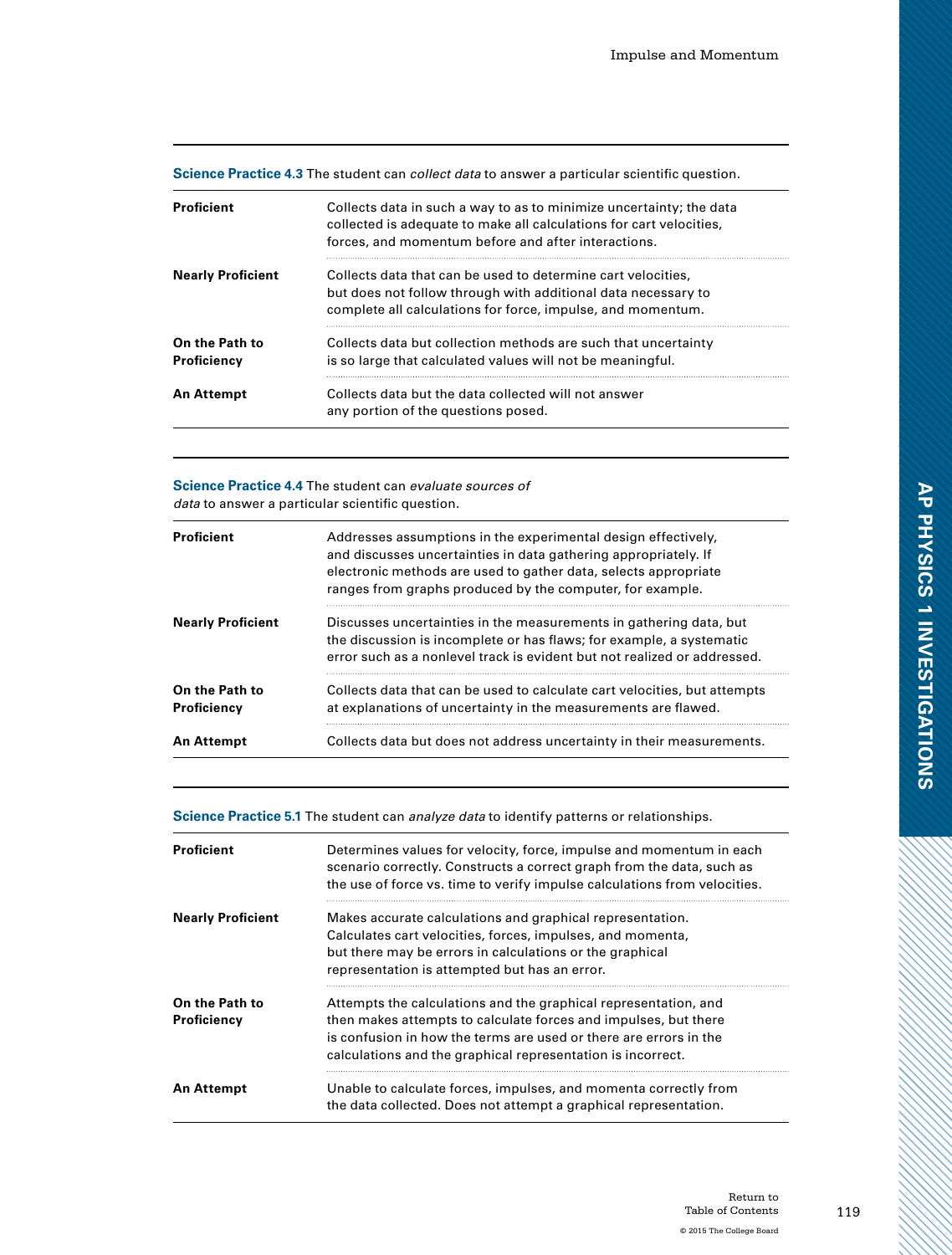**Science Practice 5.3** The student can *evaluate the evidence provided by data sets* in relation to a particular scientific question.

| <b>Proficient</b>             | Reports correct relationships among force, momentum, and<br>impulse in all three parts of the experiment, and demonstrates<br>insight into these concepts during postlab discussions. |
|-------------------------------|---------------------------------------------------------------------------------------------------------------------------------------------------------------------------------------|
| <b>Nearly Proficient</b>      | Makes correct conclusions about force and momentum that<br>need only minimal correction during postlab discussion.                                                                    |
|                               | Makes correct conclusions about relationships between<br>force and momentum, or about conservation of momentum<br>during collisions, needing only minimal refinement.                 |
| On the Path to<br>Proficiency | Makes some correct conclusions about force and momentum<br>that need correction during postlab discussion.                                                                            |
|                               | Makes incorrect conclusions about relationships between force and<br>momentum or about conservation of momentum during collisions.                                                    |
| <b>An Attempt</b>             | Unable to make correct conclusions about force and momentum.                                                                                                                          |
|                               | Unable to make correct conclusions about relationships between force<br>and momentum or about conservation of momentum during collisions.                                             |

**Science Practice 6.4** The student can *make claims and predictions about natural phenomena* based on scientific theories and models.

| Proficient                    | Makes meaningful predictions about momentum concepts that<br>are effectively applied to the quantitative portions of the lab.                                    |
|-------------------------------|------------------------------------------------------------------------------------------------------------------------------------------------------------------|
| <b>Nearly Proficient</b>      | Makes meaningful predictions after the qualitative<br>portion of the lab, and needs only minimal guidance on<br>how to proceed during the quantitative portions. |
| On the Path to<br>Proficiencv | Makes only a few meaningful predictions after the<br>qualitative portion of the lab, and needs quidance on<br>how to proceed during the quantitative portions.   |
| An Attempt                    | Unable to make meaningful predictions during the qualitative<br>portion of the lab that will apply to quantitative measurements.                                 |

a dhe a cheall ann an Cheangailte ann an Cheangailte ann an Cheangailte ann an Cheangailte